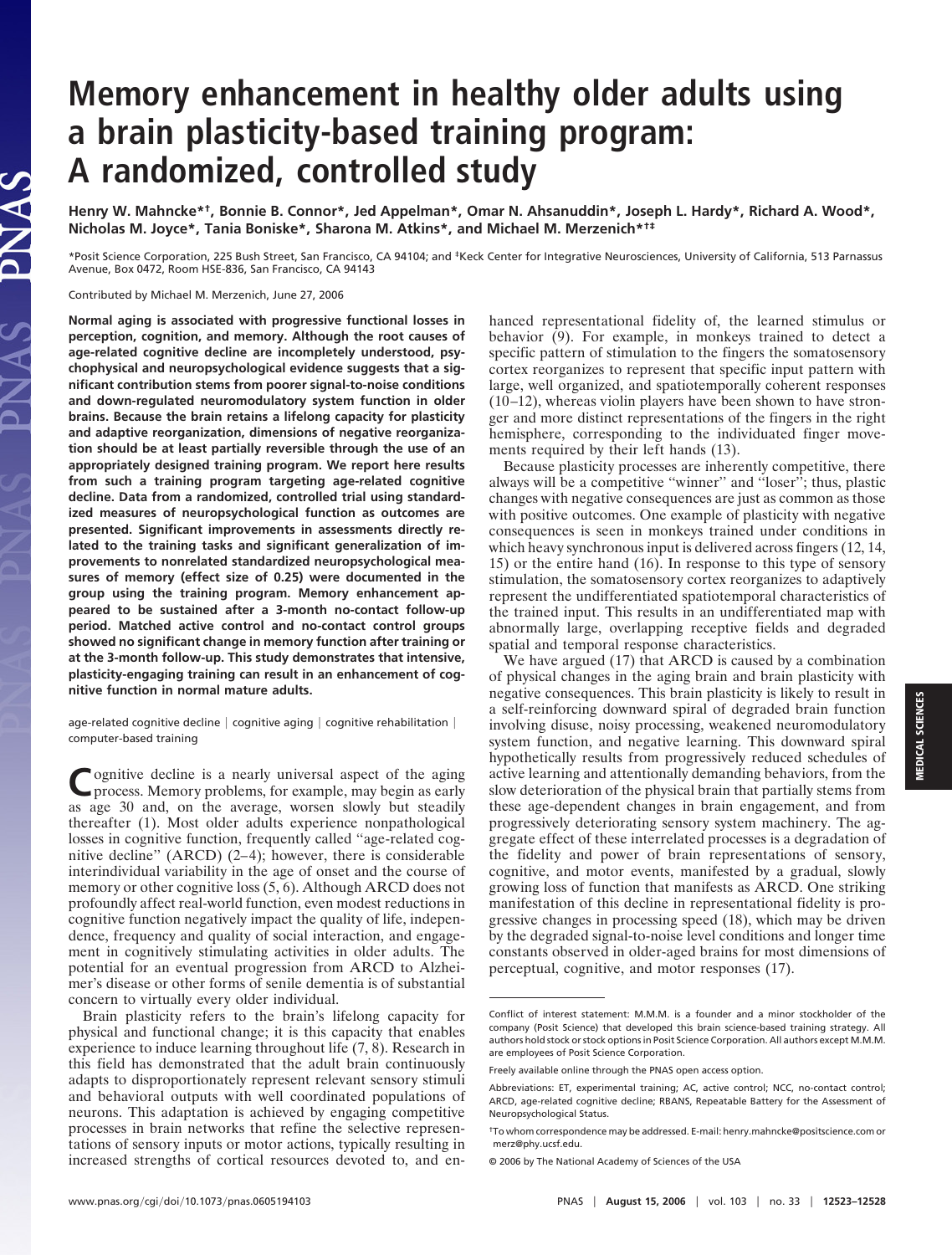#### **Table 1. Training improves thresholds as measured in training tasks**

|                                     | Exercise               |                                  |                                  |                   |                            |
|-------------------------------------|------------------------|----------------------------------|----------------------------------|-------------------|----------------------------|
| Improvement                         | Speed of<br>processing | Spatial syllable<br>match memory | Forward word<br>recognition span | Working<br>memory | <b>Narrative</b><br>memory |
| Participants showing<br>improvement | 93%                    | 77%                              | 91%                              | 80%               | 91%                        |
| Average<br>improvement              | 41%                    | 10%                              | 18%                              | 13%               | 18%                        |

Data for five of six training exercises are shown; data are not available for exercise 2 (syllable identification). The ET group was able to learn to perform the tasks and showed task-specific improvements after training.

These slowly embedded changes should be at least partially reversible. Brain plasticity research has shown that the adult brain is adaptive at any age, and it has a lifelong capacity to refine the spatial or temporal features of sensory inputs or of movements. This has been particularly well documented in rat models of aging, in which enriched environments and training have been shown to re-refine cortical maps of sensation and movement and progressively re-establish paw and limb movements (19, 20).

Previous work has also demonstrated that a brain plasticitybased training program focused on improving the brain's ability to represent the spatiotemporal details of aural speech inputs is effective for enhancing language and reading abilities in schoolage children. Improvements in language-related cognitive abilities, verbal memory, and processing efficiency (21–25) have been repeatedly recorded in a wide variety of child subgroups within the  $>650,000$  children and young adults that have now undergone this brain plasticity-based training. Importantly, the same, positive receptive, cognitive/memory, and language-usage impacts of this training have repeatedly been shown to be independent of the subjects' ages (26, 27). Functional MRI studies have revealed that the abnormal response patterns recorded while these trained subjects performed key language and reading behaviors could be consistently restored to more normal forms after training, in adults as well as children (28). Magnetoencephalography studies have also demonstrated that the neuronal representations of aural speech inputs are substantially more salient and reliable after training (29).

After this successful application of a brain plasticity-based intervention, we hypothesized that a training program designed on broadly similar principles and constructed specifically for adults could be expected to partially reverse normal age-related losses in memory. Accordingly, we applied similar scientific principles to the design of a training program for use by adults. This training program intensively exercises aural language reception accuracy and engages down-regulated neuromodulatory structures in the brain by engaging participants in sensory and cognitively demanding exercises where, to make progress in tasks, the participant must perform increasingly more difficult stimulus recognition, discrimination, sequencing, and memory tasks under conditions of close attentional control, high reward, and novelty.

Here we report results from a randomized, controlled study designed to assess the feasibility and benefits of this approach in adults aged 60 and over. Goals were to evaluate compliance and progressions through the training exercises in the target population, the appropriateness of a carefully matched active control (AC) activity, and the magnitudes of the effects resulting from intervention, as compared with AC and no-contact control (NCC) groups.

#### **Results**

**Study Participants.** A total of 182 participants consented and were randomized into the study, with 62 in the experimental training (ET) group, 61 in the AC group, and 59 in the NCC group. During the training period, there were nine withdrawals from the ET group, eight from the AC group, and three from the NCC group;

12524 | www.pnas.org/cgi/doi/10.1073/pnas.0605194103 Mahncke *et al.* 

an additional three participants withdrew from the ET group during the 3-month follow-up period, two withdrew from the AC group, and two withdrew from the NCC group. The age range of the fully evaluated (at posttraining) study participants was 60 to 87 (mean of 70.9 years), the education range was 10 to 22 years (mean of 16.3); 50% were female. The groups had equivalent education levels ( $P =$ 0.43, one-way ANOVA) before the training period began; however, despite randomization there was a slight trend toward a difference in ages across the groups  $(P = 0.054, \text{ one-way ANOVA})$  with a small difference in mean age between the ET (mean 69.3) and the AC groups (mean 72.8) (the NCC was not statistically different from either group, mean 70.7).

**Usability and Acceptability.** All ET participants were able to use the program independently and successfully after initial instruction. Dropouts from the ET group were generally caused by the time required (1 h per day) to comply with the training protocol; no participants dropped out because of difficulty using the training program or the computer.

**Changes in Directly Trained Functions.** In any training study it is important to demonstrate changes in the directly trained functions before going on to examine questions of generalization. Changes in the ET group on the trained tasks were directly examined by reconstructing psychophysical functions for each task based on the stimuli presented over the first 25% of training (beginning phase) and the last 25% of training (ending phase). Each phase typically consisted of 10 training sessions for most participants completing 40 total sessions.

Psychophysical functions were plotted by counting the correct responses as a percentage of total responses for each difficulty level during the training phase, then fit with standard sigmoid functions. Eighty percent correct thresholds were estimated for each participant in each phase. Summary data are shown in Table 1. Most participants showed improvement in all tasks. Although it is difficult to compare improvement across tasks because of the different underlying nature of the task progressions in each task, substantial improvements were seen in all tasks, including speed of processing task (93% of participants showing improvement, mean improvement of 43%) and forward recognition memory span task (91% of participants showing improvement, mean improvement of 18%).

A limitation of this approach is that the beginning phase and the ending phase each averaged over  $\approx 10$  training sessions to collect adequate data to fit psychophysical functions, yet training-driven changes may be occurring over that time period. To further this analysis, pretraining and posttraining thresholds were measured on the two exercises described above (speed of processing and forward word recognition span) by using assessments that were specifically designed to measure thresholds (as opposed to improve performance). Data from these before vs. after training assessments are shown in Table 2. Both measures showed significant improvement ( $P < 0.001$  for speed of processing,  $P = 0.022$  for forward word recognition span, two-tailed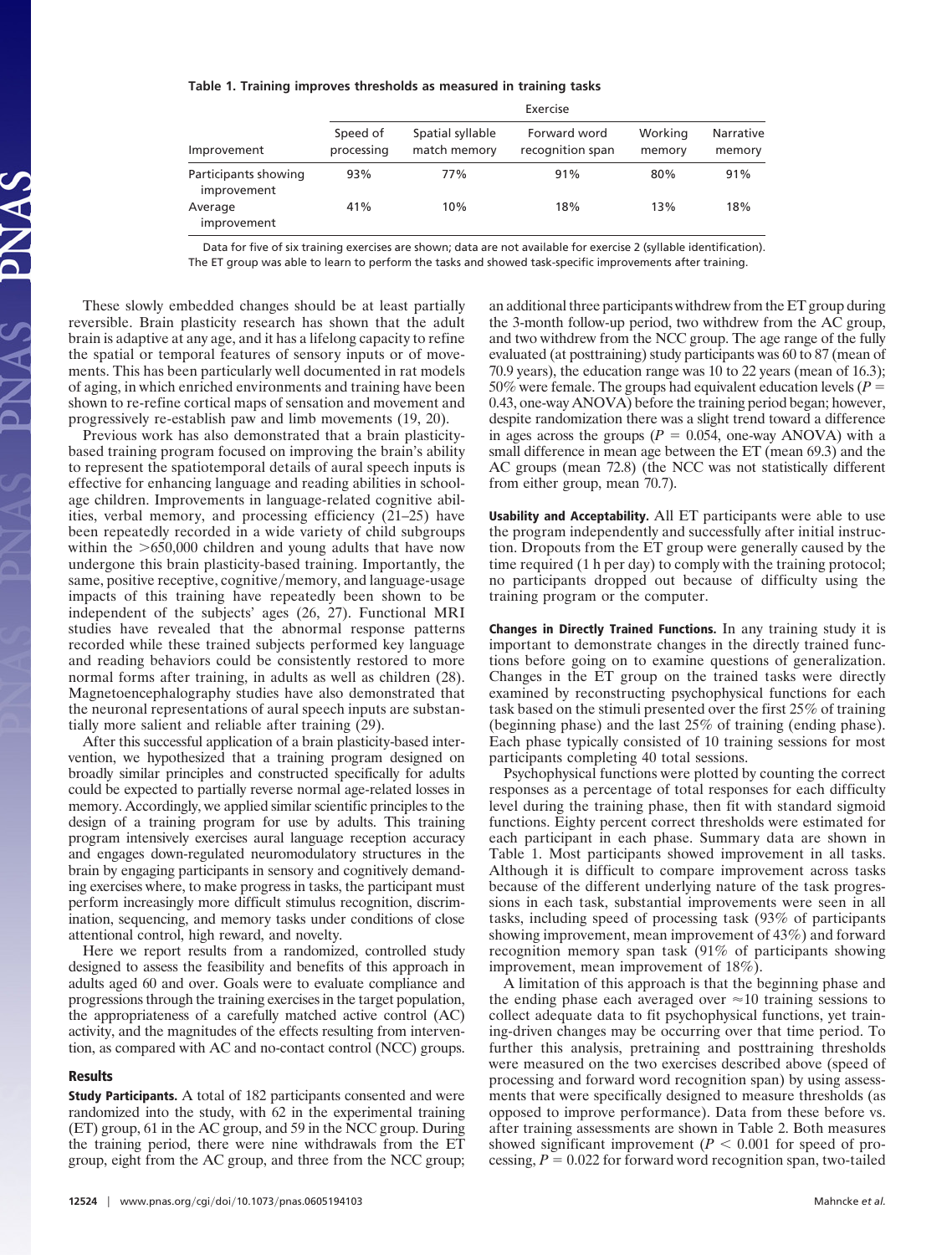## **Table 2. Training improves thresholds in directly trained measures**

| <b>Trained task</b>                     | Pretraining   | Posttraining  | Difference<br>P value        |
|-----------------------------------------|---------------|---------------|------------------------------|
| Speed of processing, ms                 | $194 + 32$    | $23 + 8$      | $176 \pm 32$<br>P < 0.001    |
| Forward word recognition<br>span, words | $3.0 \pm 0.1$ | $3.3 \pm 0.1$ | $0.3 \pm 0.1$<br>$P = 0.022$ |

Mean and SEM shown for the ET group in that pretraining and posttraining period. Mean and SEM for change scores and *P* value for posttraining to pretraining comparison with two-tailed *t* test are shown. Speed of processing threshold in the ET group pretraining and posttraining is shown  $(n = 49)$ . Word span threshold in a forward word recognition span task in the ET group pretraining and posttraining is shown ( $n = 50$ ). ET participants showed improvements on directly trained tasks that are relevant to important areas of ARCD, including speed of processing and memory for word span.

*t* test with repeated measures), with speed of processing performance improving by  $\approx 90\%$  and forward recognition memory span performance improving by  $\approx 10\%$ .

These analyses (Tables 1 and 2) demonstrated that mature adults are capable of learning these exercises and that their performances on these tasks improve.

**Generalization of Changes to Standardized Neuropsychological Measures of Memory Function.** Generalization of training-induced improvements to broader measures of memory performance is imperative if a training program is to have value beyond the specifics of its own training exercises (30). For this initial ET version, improvement on standardized tests of neuropsychological function would represent a generalization of improvement because the training exercises bear no resemblance to these standardized neuropsychological assessments.

The changes in global auditory memory score found in each group are shown in Table 3. Participants in the ET training group showed a statistically significant gain of 2.3 summed standard score points ( $P = 0.019$ , two-tailed *t* test with repeated measures). Given that the standard deviation of this measure in the Repeatable Battery for the Assessment of Neuropsychological Status (RBANS) normative population is 9.0, this finding represents an effect size (mean change in the ET group divided by SD in the normative population) of 0.25. In contrast, neither the AC nor the NCC group showed significant improvement (mean change of 1.0,  $P = 0.29$ ; mean change of 1.1,  $P = 0.22$ , respectively).

**Ceiling Effects in RBANS in This Population.** Inspection of the data suggested that many of the participants in this population

| Table 3. Training improves global auditory memory score |  |
|---------------------------------------------------------|--|
|---------------------------------------------------------|--|

| Group      | Pretraining    | Posttraining   | Difference P value |
|------------|----------------|----------------|--------------------|
| EТ         | $48.9 \pm 1.3$ | $51.2 \pm 1.2$ | $2.3 \pm 0.9$      |
|            |                |                | $P = 0.019$        |
| AC.        | $50.2 \pm 1.2$ | $51.2 \pm 1.2$ | $1.0 \pm 0.9$      |
|            |                |                | $P = 0.29$         |
| <b>NCC</b> | $51.2 \pm 1.0$ | $52.3 \pm 1.1$ | $1.1 \pm 0.9$      |
|            |                |                | $P = 0.22$         |

Pretraining and posttraining data are shown for the ET ( $n = 53$ ), AC ( $n = 53$ ), and NCC ( $n = 56$ ) groups. Normative population mean is 50 on this scale, standard deviation is 9.0. Mean and SEM for change scores are shown. *P* value for posttraining to pretraining comparison with two-tailed *t*test is shown. The change in the ET group is significant; changes within the two control groups are not significant. Participants in the ET group show improvements in nontrained, standardized assessments of memory.



**Fig. 1.** Impact of pretraining assessment ceiling effects on change in global auditory memory score. Change in global auditory memory score in all participants (Left) (ET,  $n = 53$ ; AC,  $n = 53$ ; and NCC,  $n = 56$ ) and participants that had no pretraining RBANS subtest raw score >85% of the maximum possible  $(Right)$  (ET,  $n = 22$ ; AC,  $n = 23$ ; and NCC,  $n = 22$ ) is shown. Error bars are 95% confidence limits. Significant effects are seen only in the ET groups. Including only participants without ceiling effects shows a larger effect in the ET group, suggesting that effect size in the entire group was limited by ceiling effects in the measure.  $*$ ,  $P < 0.025$ ;  $**$ ,  $P < 0.001$ ; n.s., not significant.

showed high raw scores on their pretraining neuropsychological testing, which if close to the ceiling allowed by the test, may have impeded a measurement of a positive effect. Quantitative analysis of the pretraining data showed that 95 of the 161 participants (59%) had a raw score of 85% or higher than the maximum score possible on at least one of the five auditory measures in the RBANS at the pretesting measurement (excluding list recognition as virtually all neurologically normal older adults show nearly ceiling performance on this task). To get an estimate of the effect size uncontaminated by ceiling effects, the data analysis was rerun on the subset of participants that did not exhibit any pretraining ceiling effect (as defined as having no pretraining auditory RBANS subtest score  $>85\%$  of the possible raw score). This analysis (conducted with 22 ET participants, 23 AC participants, and 22 NCC participants) showed a much larger effect size (Fig. 1) in the ET group (5.5 points,  $P < 0.001$ ), a slightly larger effect size in the AC group  $(2.7 \text{ points}, P = 0.069)$ , and a smaller effect in the NCC group  $(0.6 \text{ points}, P = 0.72)$ , which represents an effect size of 0.61. These results suggest that the ET effect size was limited by ceiling effects in the measurement used to evaluate cognitive gains in this healthy population.

**Longevity of Changes After the Training Period.** Longevity of training-induced improvements after the discontinuation of training is generally considered a key measure of the value of a training program (30). To address this question, the 3-month follow-up data were compared with the pretraining data. It is inappropriate to use list learning and story memory data in such analysis, because the RBANS has only two test versions, and participants could be expected to retain familiarity with the contents of earlier-heard test materials. However, the digit span forward data, which is intrinsically less learnable than the lists or stories, remains an appropriate measure of longitudinal retention. The ET group showed an enhancement of digit span score that was maintained at the 3-month follow-up point (Table  $4, P = 0.044$ ) immediately after training;  $P = 0.034$  3 months later, paired *t* test); both control groups showed no significant change 3 months after training (AC,  $P = 0.20$ ; NCC,  $P = 0.36$ ).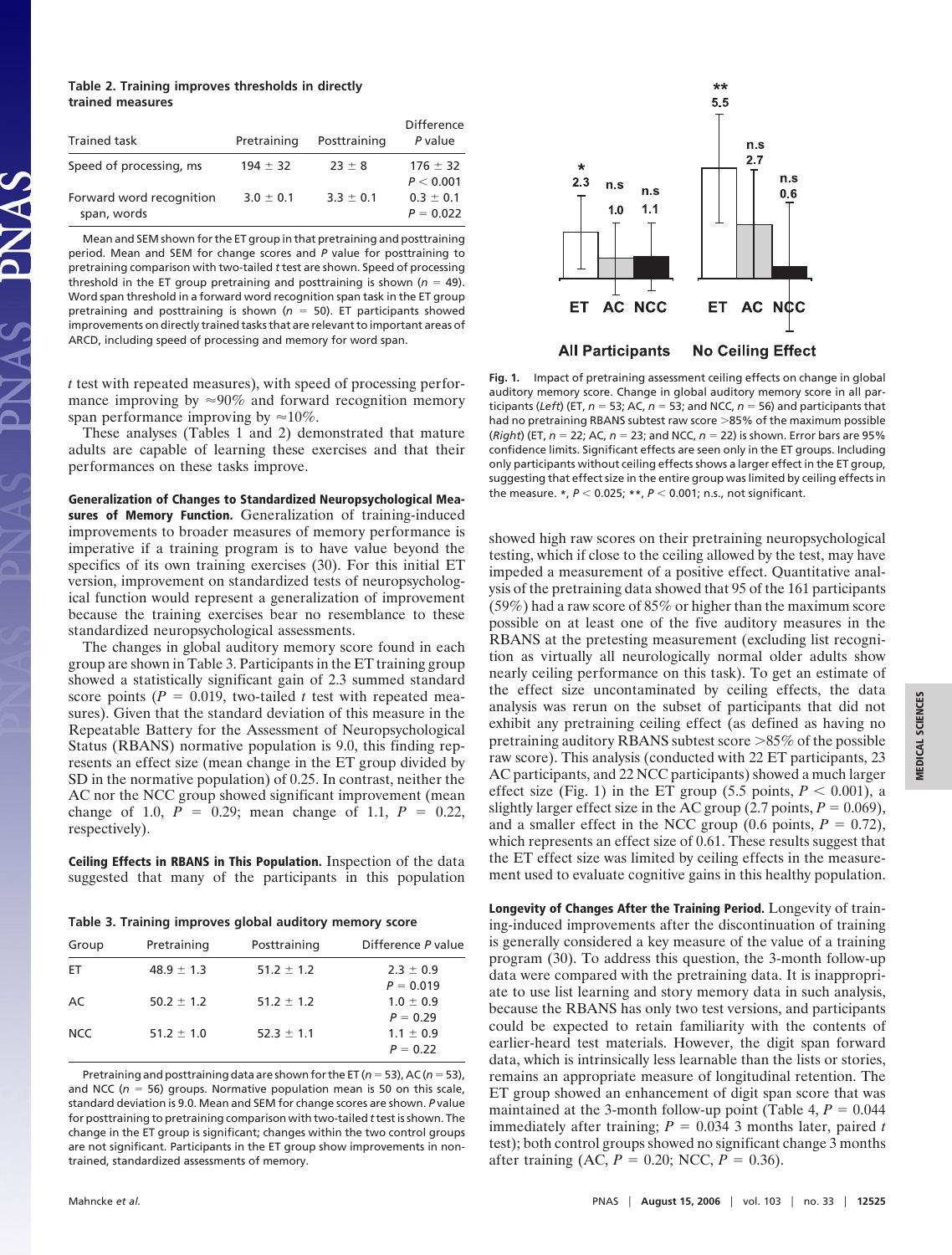## **Table 4. Training improvements on digit span persist after 3-month no-contact follow-up period**

| Group | Pretraining    |                | Posttraining 3-Month follow-up | Pretraining to 3-month $P$ value (paired t<br>follow-up difference | test, two-tailed) |
|-------|----------------|----------------|--------------------------------|--------------------------------------------------------------------|-------------------|
| ET.   | $11.1 \pm 0.4$ | $11.8 \pm 0.3$ | $11.8 \pm 0.4$                 | $0.7 \pm 0.3$                                                      | 0.034             |
| AC.   | $12.0 \pm 0.3$ | $11.7 \pm 0.3$ | $11.6 \pm 0.3$                 | $-0.4 \pm 0.3$                                                     | 0.20              |
| NCC   | $11.6 \pm 0.3$ | $11.6 \pm 0.3$ | $11.8 \pm 0.4$                 | $0.2 \pm 0.3$                                                      | 0.36              |

Pretraining, posttraining, and 3-month no-contact follow-up data are shown for ET ( $n = 50$ ), AC ( $n = 51$ ), and NCC ( $n = 54$ ) groups. Mean and SEM for change scores and *P* values for posttraining to pretraining comparison with two-tailed *t*test are shown. The change in the ET group from pretraining to 3-month-follow-up is significant; changes within the two control groups are not significant. Improvements seen in digit span endure after the offset of training for at least 3 months.

## **Discussion**

**Goals of the Study.** The goal of this study was to evaluate the effect size of the ET program intervention and determine appropriate control activities in a randomized controlled double-blind study design. These data are relevant for creating a more advanced version of the ET program and designing and powering a larger trial to more fully evaluate the effects of the ET program.

**Results of ET.** Use of the ET program for 8–10 weeks resulted in a significant increase in task-specific performance, indicating that participants were able to learn the exercises and intensive practice on these exercises yielded improvements on them. These improvements showed evidence for meeting the main criteria for the value of behavioral training programs: generalization (to nontrained assessments) and maintenance (of the gains after the completion of training). Generalization was demonstrated in the improvements seen in nontrained, standardized neuropsychological measures of memory functions. The effect size (mean change in the ET group divided by SD in the normative population) of the improvement on measures was 0.25 for the entire ET population and 0.61 for the ET population that showed no pretraining ceiling effects in the outcome measure. Maintenance was demonstrated in the digit-span forward assessment, showing that this dimension of improvement was maintained over a 3-month period after the completion of training during which no further training activities occurred.

**Results of the Control Groups.** Individuals in the AC and NCC conditions showed no statistically significant changes in global auditory memory scores over the training period. Absolute differences in global auditory memory scores were small and nearly identical, suggesting that both groups showed a limited test–retest learning effect.

The lack of difference between the two control groups suggests that there is no meaningful placebo effect from study inclusion in this population with these outcome measures. AC participants were blinded as to their condition and received identical interaction with and coaching from research assistants. This result suggests that future studies may not need to include both types of control groups.

**Comparison to Other Training Approaches.** To date, behavioral strategies have focused almost exclusively on compensatory strategies (e.g., mnemonics) to enhance memory function in mature adults (31–34), individuals with mild cognitive impairment (35), and those with Alzheimer's disease (36–38). These studies demonstrated that significant short-term improvements in certain cognitive functions are achievable in both healthy and impaired populations

Although these compensatory strategies demonstrate the promise of training-based approaches, we expect that they will be incomplete because they do not address the fact that agerelated decline in sensation, memory, cognition, and guided motor control has more fundamental roots in degraded brain processing. A further limitation of compensatory strategies is that people do not seem to transfer the use of these strategies into their daily lives (31) or retain the limited benefits of training (30). In contrast, a brain plasticity-based training program targeting degraded sensory processing and the down-regulation of neuromodulatory control nuclei may produce stronger, more durable, and more generalized improvements in cognitive functions. It is most likely, in our opinion, that these approaches will be complementary and may even show synergistic effects.

**Conclusions and Future Directions.** These data support the hypothesis that brain plasticity-based training has improved the flow of information through auditory and language systems in the brain (as shown by the directly trained task data), such improvement generalizes to nontrained tasks (as shown by the neuropsychological assessment data), and the improvement may endure after the completion of training (as shown by digit span data).

In sum, the findings from this study demonstrate that a brain plasticity-based training program can significantly improve cognitive function, and memory in particular, in mature adults with normal ARCD.

# **Methods**

**Participant Recruitment.** Participants were recruited by direct mail and word-of-mouth referrals from the San Francisco Bay area and provided informed consent under the authority of an institutional review board before study participation. Participants typically lived independently in their own homes or apartments (87% of participants) with the remainder living in residential communities.

**Inclusion and Exclusion Criteria.** Participants were required to be 60 years of age or over, to have a Mini-Mental Status Examination (39) score of 24 or higher, be a native English speaker, be available and willing to commit to the time requirements of the study, and be able to see, hear, and use their hands well enough (in the opinion of the clinician obtaining informed consent) to successfully participate in the ET or AC training groups. Patients who were active in another memory or cognitive-related clinical trial at the time of screening were excluded. Patients were also excluded if they had had head trauma with loss of consciousness or a stroke that had occurred within the previous year, any stroke that left them with expressive or receptive language problems, or any central nervous system disorder that could contribute to cognitive impairment. In addition, participants planning on beginning or changing dosing of cholinesterase inhibitors were excluded. There were no other exclusion criteria for concurrent medication use.

**Group Assignment.** Participants were randomly assigned to one of three groups: (*i*) experimental computer-based training (ET), (*ii*) active computer-based control (AC), and (*iii*) NCC. Using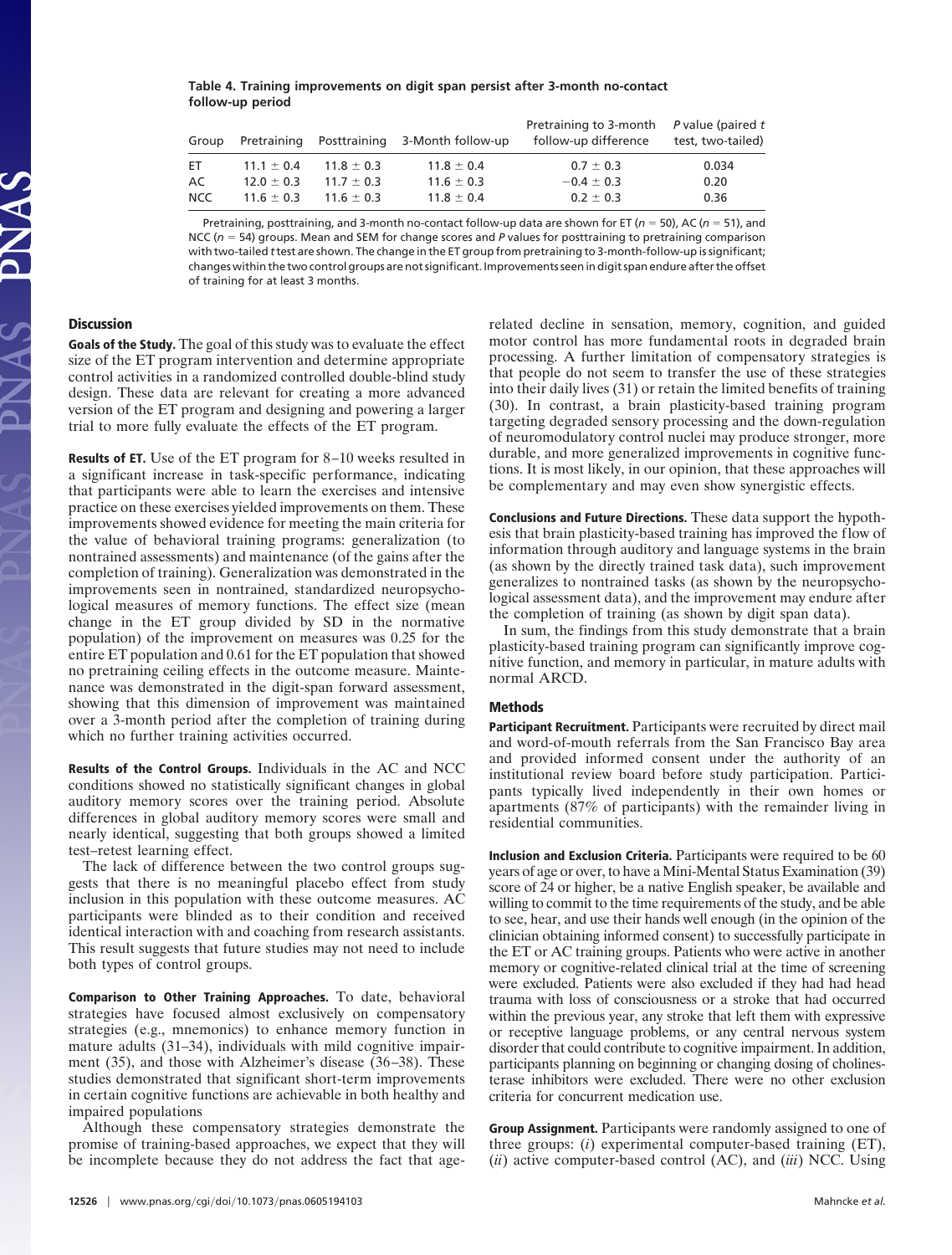balanced scripts, participants in both computer use groups (ET, AC) were informed that they would be receiving investigational cognitive training over 8–10 weeks.

Participants in the ET group worked on the training exercises for 60 min per day, 5 days per week, for 8–10 weeks using a computer in their own home that was provided to them for the duration of the study. Individuals were allowed to take breaks during the training as necessary and could skip training days if necessary, although frequent breaks were discouraged.

A true placebo control is impossible for a behavioral training program because a single active ingredient cannot generally be removed from the experimental condition. The AC was designed to control for the positive effects that could be attributed to study inclusion, computer use, and the duration and intensity of training. The AC group watched and listened to DVD-based educational lectures and other programs by using the DVD player capability of their computers. The AC group engaged in this control activity on exactly the same schedule as did the ET group (60 min per day, 5 days per week, 8–10 weeks).

Research assistants visited participants in both computer use groups to set up computers in their homes and explain how to use the training activity. Participants were visited once per week thereafter to ensure that they were using the activity correctly. Telephone support was provided to participants throughout their involvement.

Participants received a brief introduction to the software (ET or AC) and instructions about how to use the computer mouse. With a carefully balanced script, the trainer explained the rationale behind the training program (ET or AC), recorded field notes describing all usability problems encountered by participants, and regularly encouraged all participants to do their best. Both groups were kept blind to the hypothesis that ET would prove to be superior to AC.

ET group participants were trained until they met one of three exit criteria: completion of all exercise content, completion of 75% of the speed-of-processing exercise content (see below) by training session 40, or completion of 50 training sessions. To ensure that the average time in training was closely matched across groups, participants started the study in triads of  $ET/AC/NCC$  participants. Triads began in the same week; all exited in the same week as governed by the experimental program participant's exit.

There were no study activities for the NCC group beyond consent and pre, post, and follow-up neuropsychological assessments.

**ET Program Design.** The ET program is based on the hypothesis that a substantial contributor to ARCD is negative plasticity, learning driven changes in brain function in response to decreased brain use conditions and increased noise conditions that lead to reduced accuracy and speed of processing in brain representations of sensation, cognition, memory, and motor control and decreased function of neuromodulatory systems that control learning and memory (17). In this initial form, the program consisted of six exercises designed in aggregate to reverse these dysfunctions by improving representational fidelity in auditory/language systems and very intensively stimulating neuromodulatory structures throughout hour-long training sessions. The exercises adaptively progressed in difficulty, beginning with relatively easy task forms and progressively advancing in the listening accuracy challenges they presented as a user's abilities improved.

The first of the six exercises required users to reconstruct the identity (upward or downward) and sequence of frequencymodulated sweeps. The task progressed by changing the duration and interstimulus interval between the sweeps. The second exercise required users to identify a synthetically generated syllable  $(e.g.,/ba)$  from a confusable pair  $(e.g.,/ba/vs./da/)$ . The task progressed by changing the duration and intensity of the sweep component of the initial consonant. The third exercise required users to match short spoken confusable consonant– vowel–consonant words (e.g., bad, dad) from a spatial grid. The task progressed by changing the number of potential matches and processing the spoken speech in a manner similar to Nagarajan *et al.* (40) to stretch and emphasize rapid transitions. The fourth exercise required users to reconstruct a sequence of short spoken words (identical to the third exercise stimuli). The task progressed by changing the number of words in the sequence and the level of speech processing. The fifth task required users to reconstruct a spoken series of instructions by using the computer mouse to click and drag icons on the computer screen. The task progressed by changing the number and complexity of the instructions and the level of speech processing. The sixth task required users to answer questions regarding short narratives. The task progressed by changing the length of the narratives and the level of speech processing.

Stimuli across the exercises were chosen such that they spanned the acoustic and organizational structure of speech, from very simple acoustic stimuli and tasks (e.g., time order judgments of rapidly successive frequency modulated sweeps) to the complex manipulations of continuous speech (e.g., narrative memory). In each case the progression of the exercise was governed by the user's individual performance during a training session. As a user performed trials correctly, the difficulty level was increased, and as a user performed trials incorrectly, the difficulty level was decreased.

This training approach is described as brain plasticity-based training because the exercises are designed to induce brain plasticity by engaging mechanisms that have been directly shown in other work to lead to and promote brain plasticity (e.g., refs. 10 and 41–43).

**Characterization Measures.** At study entry, basic demographic data were collected, including sex, age, years of education, and native language. In addition, the Mini-Mental Status Examination, Wechsler Test of Adult Reading (44), and Geriatric Depression Scale (15-item scale) were performed.

**Outcome Measures.** The primary outcome measure was based on a standardized battery of neuropsychological assessments including the RBANS (45). The RBANS consists of a group of 12 neuropsychological assessments that included six tests of auditory cognition (list learning, story memory, digit span forward, delayed free list recall, delayed list recognition, and delayed free story recall). Because the training program focused on improving the operations of the aural speech system, the primary outcome measure used was a global auditory memory score based on the six tests of auditory cognition in the RBANS. The global auditory memory score was calculated by using the normative RBANS population data to construct age-normed (by decade) look-up tables allowing the conversion of raw score data on each test (which generally showed a strong skew) to scaled score data (optimally normally distributed with a population mean of 10 and a SD of 3). Delayed list recall and delayed list recognition were summed before scaling to allow the inclusion of the significantly skewed and otherwise unscalable delayed list recognition data. These look-up tables were then used to calculate scaled scores for each participant in this study for pretraining and posttraining assessments. The five scaled scores were then summed for each participant at each time point to yield a global auditory memory score.

In addition, participants in the ET group performed psychophysical assessments modeled closely on two exercises (speed of processing and forward aural speech recognition span). These assessments were performed before training began and after training ended. The speed of processing assessment required participants to correctly identify and order two frequency modulated sweeps (duration of 80 ms, sweep rate of 16 octaves per